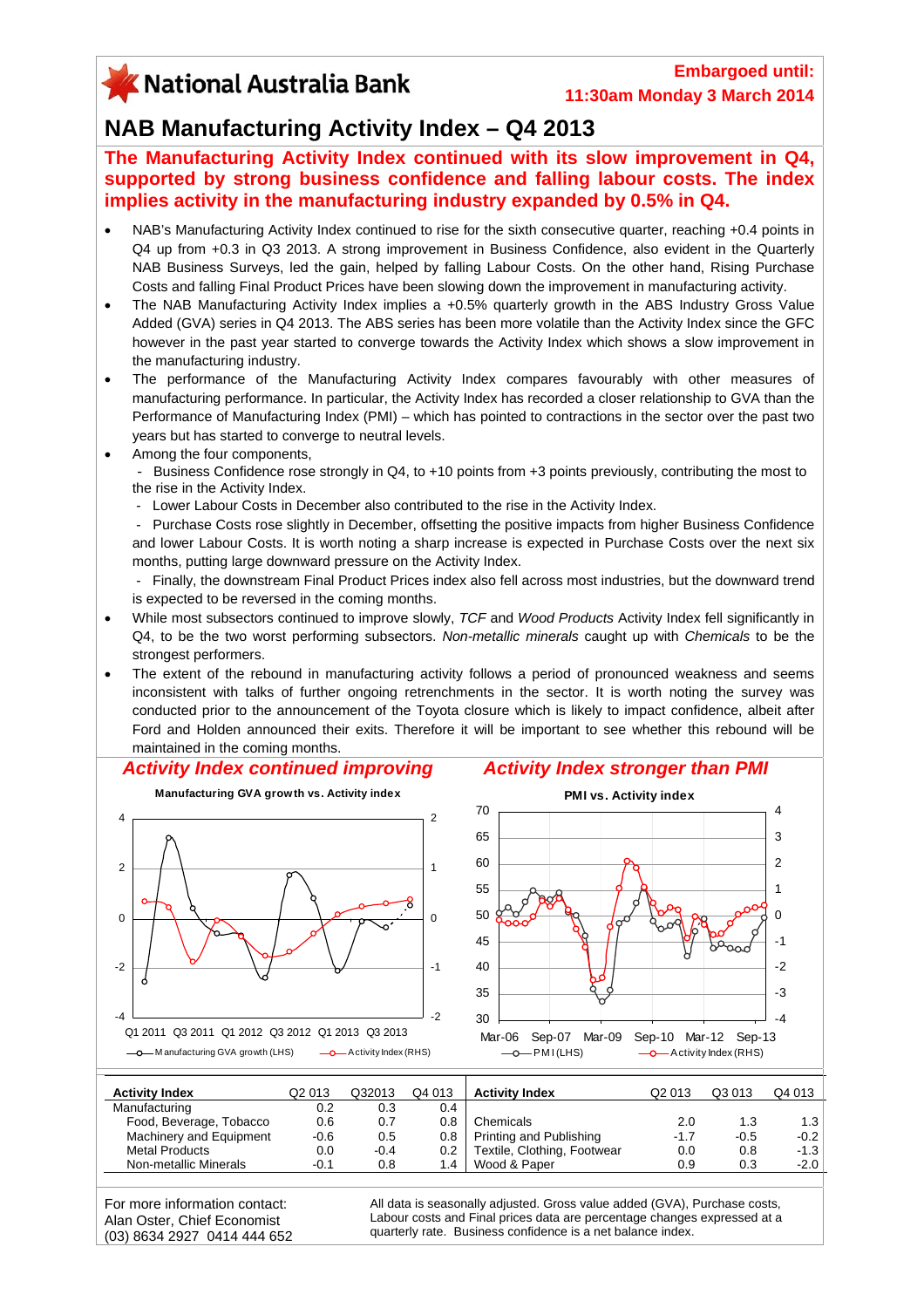#### **Manufacturing Activity Index: Improved slowly in Q4, indicating modest quarterly growth in the Manufacturing sector**

NAB's Manufacturing Activity Index continued with its slow improvement in Q4, rising for the sixth consecutive quarter to reach +0.4 points, from +0.3 in Q3 2013. It was the highest level since Q3 2010.

Strong improvement in Business Confidence led the gain, helped by falling Labour Costs. On the other hand, Rising Purchase Costs and falling Final Product Prices have been slowing down the improvement in manufacturing activity.

The Activity Index implies a +0.5% quarterly growth in the ABS Industry Gross Value Added (GVA) series in Q4 2013.

One of the key challenges in attempting to replicate quarterly movements in manufacturing activity is that these estimates are subject to significant revisions over time by the ABS. For example, in the most recent National Accounts, Manufacturing GVA growth for the June quarter was revised down to -0.1% from the initial estimate of 0.1%.

The ABS series has been more volatile than the Activity Index since the Global Financial Crisis however in the past year started to converge towards the Activity Index which shows a slow improvement in the manufacturing industry.

The performance of the Manufacturing Activity Index compares favourably with other measures of manufacturing performance. In particular, the Activity Index has recorded a closer relationship to GVA than the Performance of Manufacturing Index – which has pointed to contractions in the sector over the past two years but has started to converge to neutral levels.









 **Manufacturing GVA growth vs. Activity index**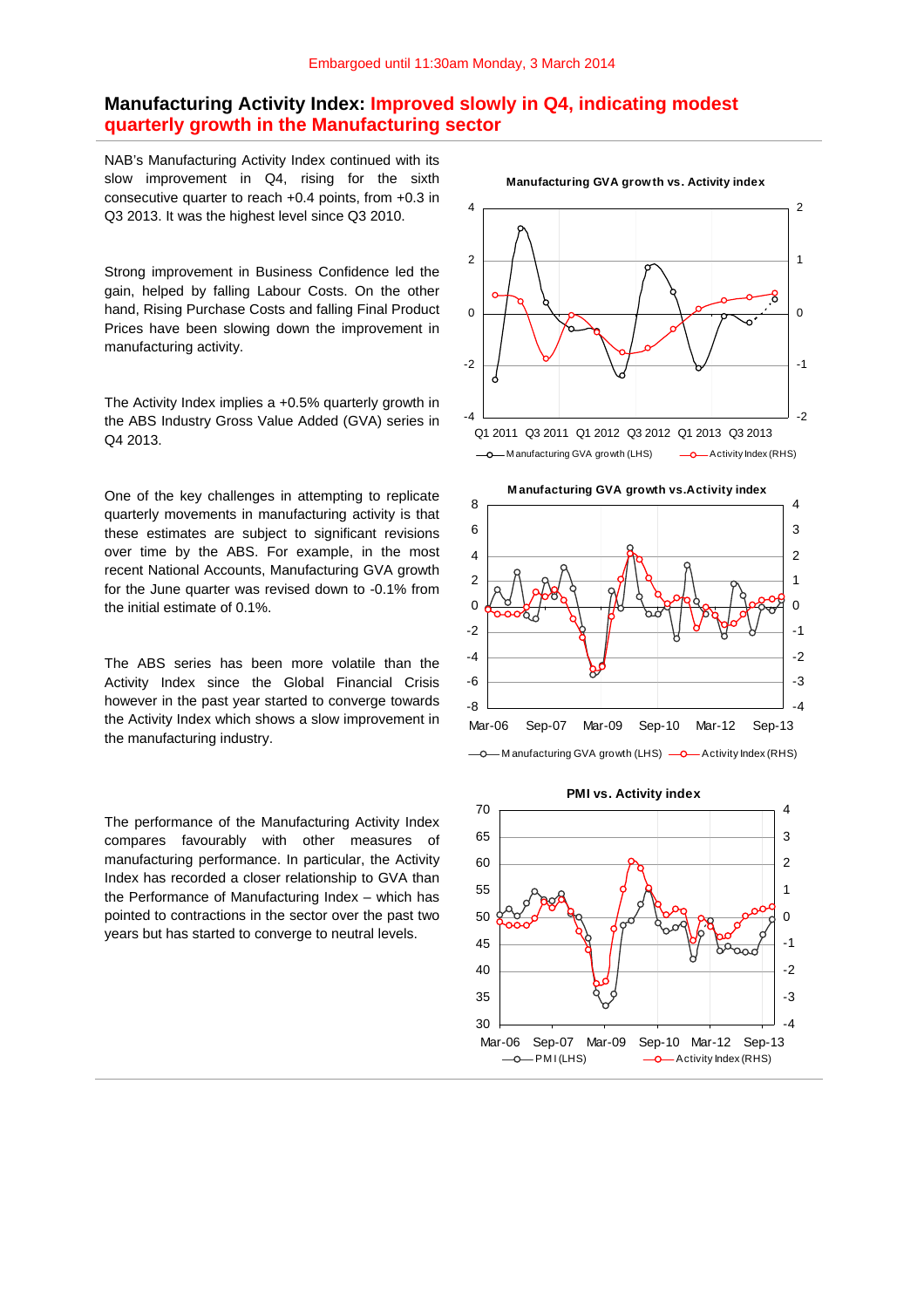#### **Activity Index Components: Strong Business Confidence and lower Labour Costs helped drive index higher, offset somewhat by rising Purchase Costs and falling Final Product Prices**

**Business Confidence** in the Manufacturing sector continued rising strongly in Q4, contributing the most to the rise in Activity Index. The economy-wide Business Confidence index was also at its highest level in more than two and a half years (see the NAB Quarterly Business Survey) during the post-election 'honeymoon', helped by a better housing sector, higher asset prices and a lower AUD and interest rates.

Confidence measures rose for all manufacturing subsectors except *Food & Beverages* and *Wood Product* where confidence remained high at +8 and +11 points respectively. The highest reading of +18 points was recorded in the *Machinery & Equipment* sub-sector. Not surprisingly, *TCF* had the lowest confidence reading of +4 points.

**Final Product Prices** continued its decline, more rapidly than that for the overall economy, to be the biggest detractor on Activity Index growth in Q4. However the downward trend might be reversed when Final Product prices are expected to start rising in the next six months.

By subsector, the negative trend was most evident in *Wood Products* and *Metal Products* while *Printing, Machinery & Equipment* and *TCF* were also weak.

**Purchase Costs** rose slightly in Q4, slowing down the improvement in the Activity Index. It is worth noting that a sharp rise in Purchase Costs is expected over the next quarter, which will suppress activity even further. This spike coincided with the decline in the dollar – which likely increased the costs of imported inputs. Then Purchase Costs are expected to increase at a less rapid rate, having a less negative effect on the overall Manufacturing Activity Index over the next six months.

The rising trend in purchase costs is expected across all subsectors of manufacturing, with the biggest increases expected in *Chemicals*, *TCF*, *Metal Products* and *Non-metallic minerals*.

Lower **Labour Costs** in Q4 also contributed to the rise in the Activity Index. This measure has been declining in recent years and is expected to remain subdued with weak labour market conditions nationally.

All sub-sectors were expecting lower labour costs except *TCF* and *Wood Products*.



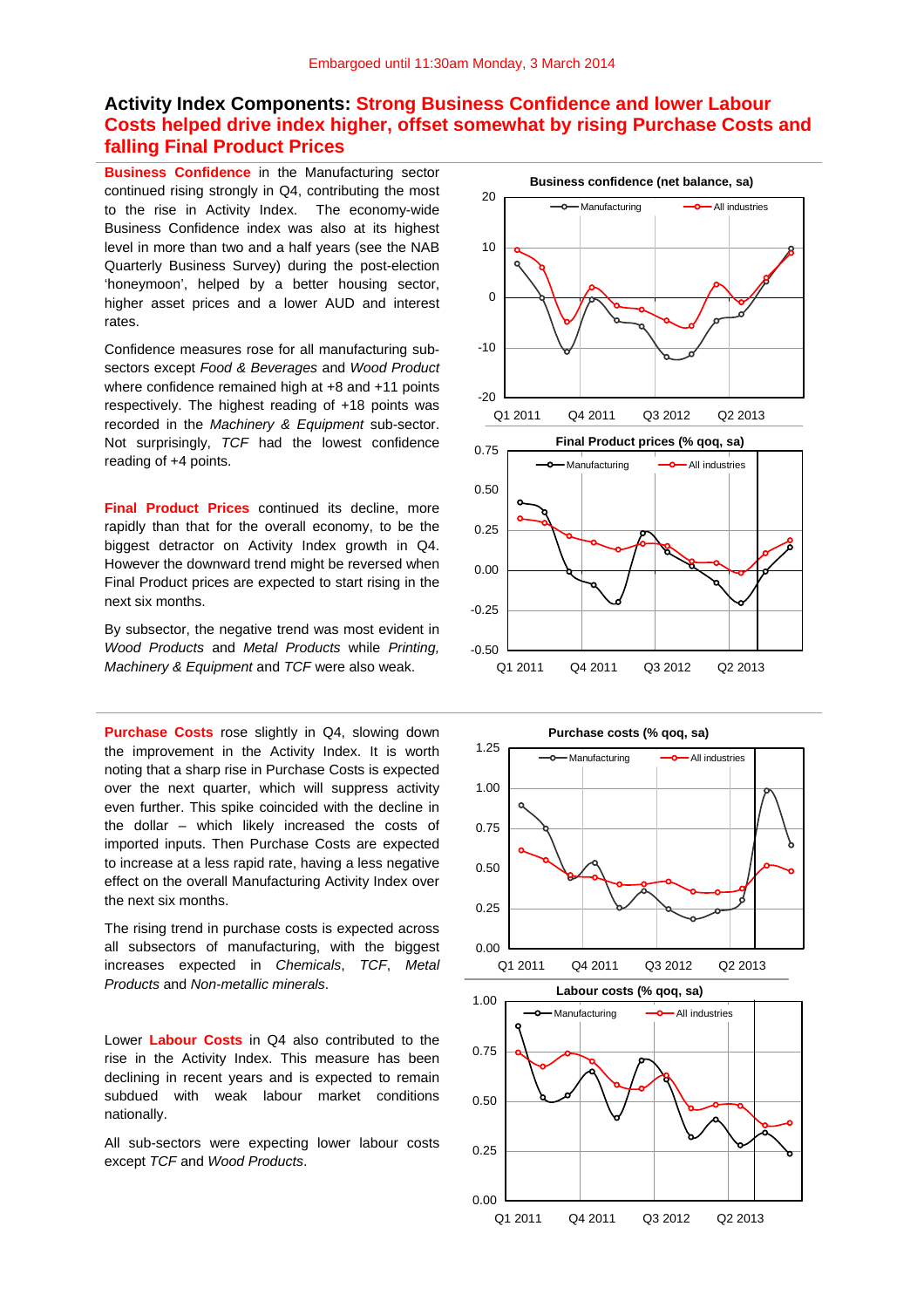

#### **Subsector Analysis: Substantial falls in** *TCF* **and** *Wood Products* **while other subsectors slowly improving**

While most subsectors continued to improve slowly, *TCF* and *Wood Products* Activity Index fell significantly in Q4, to be the two worst performing subsectors. Non-metallic minerals caught up with Chemicals to be the strongest performers.

The **Food & Beverage** activity index strengthened a little further in Q4, up to +0.8 points. Improvements in Final Product Price, combined with lower Labour Costs and Purchase Costs, offset a small decline in Business Confidence to drive the overall subsector activity higher.

The **Chemicals** activity index was largely unchanged in the December quarter. Business Confidence continued improving strongly, with expected rises in Final Product Price. Offsetting those positive impacts are expected rises in Labour Costs and Purchase Prices in the coming six months.

The **Printing and Publishing** activity index continued rising in Q4 but remained negative to be the third worst performing subsector. Most of the improvement came from a rise in Business Confidence and less negative Final Product Price growth expectation.

The **Textiles, Clothing & Footwear** activity index declined sharply in Q4, to be at -1.3 points, despite a strong improvement in Business Confidence. The decline was largely driven by a significant increase in Purchase Prices, assisted by higher Labour Costs. The cost pressure from labour costs is likely to dissipate in the coming months, as expected by survey respondents.

**Wood Product** recorded the largest fall in the activity index in Q4, down to -2.3 points from -0.1. All four components worsened, with weaker Business Confidence, lower Final Product Prices and higher input costs (Labour Costs and Purchase Costs) putting downward pressure on activity.

The **Machinery & Equipment** activity index improved slightly, to +0.8 points from +0.5 in Q3. Business Confidence was significantly stronger, helped by lower Labour Costs, but was offset to some extent by higher Purchase Costs.

The **Metal Product** activity index moved into expansionary territory, up to +0.2 points from -0.4. Similar to other subsectors, the improvement was largely due to a boost in Business Confidence.

The **Non-metallic minerals** activity index continued rising on the back of stronger Business Confidence and lower input costs (Labour Costs and Purchase Costs), offset by a weaker Final Product Price.

#### **About the NAB Manufacturing Activity Index**

The NAB Manufacturing Activity Index has been constructed to replicate quarterly movements in the manufacturing sector. It was developed by NAB Group Economics and is based on responses from the NAB Business Survey.

The Activity Index is calculated as a weighted sum of four components, Business Confidence (current quarter, positive weight), Final Product Price Expectation (from two quarters ago, positive weight), Labour Costs Expectation (from two quarters ago, negative weight) and Purchase Costs Expectation (from two quarters ago, negative weight) plus a constant estimated by regression method using historical data.